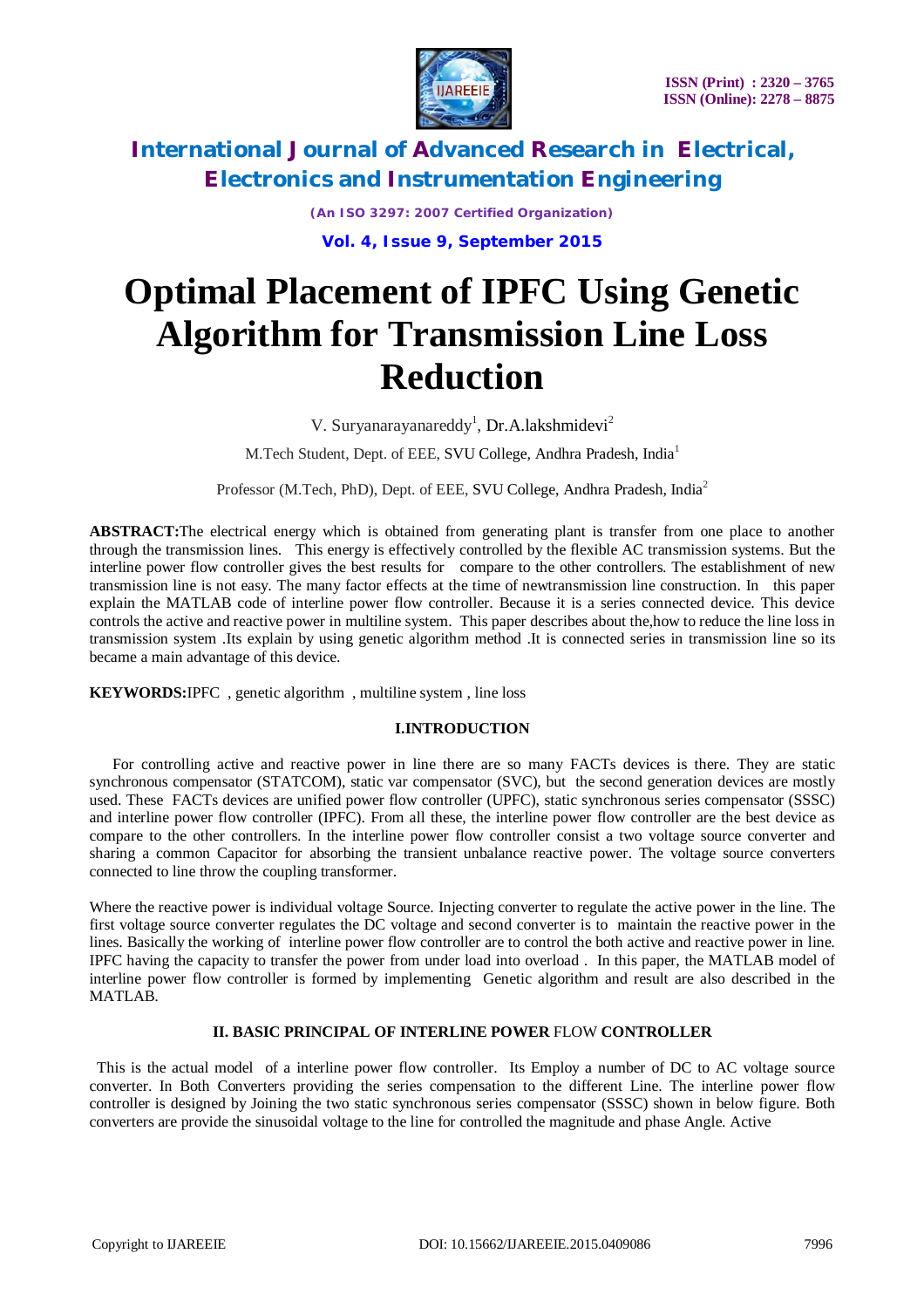

*(An ISO 3297: 2007 Certified Organization)*

**Vol. 4, Issue 9, September 2015**

power which transferred between the two Voltage sources converters is through the DC link. This DC Link is bidirectional link.



*Figure .1 schematic representation of IPFC*

The power flow model of a interline power flow controller is given is shown in below figure.2.It is also applied in power quality improvement of a system in multiline.



**Figure 2.power flow model of the ipfc**

#### **II.IPOWER INJECTION MODEL OF IPFC**

The power injection model of IPFC is useful for calculating the injecting active power, voltage and voltage angle in each bus. The power calculation is based on the NR load flow algorithm. It is used to check the loss variation before and after connecting IPFC. The equivalent circuit for the power injection model of IPFC is shown in Figure.2.

In this mathematical model  $V_a$ ,  $V_b$  and  $V_c$  are the bus voltages of bus *a*, *b* and *c* respectively. Under normal conditions, real power across the two transmission lines is  $R_e$  {*V*<sub>*AB*</sub>*Iab* + *V*<sub>*ac*</sub> *I* ac} = 0. The impedance

value of this two line is  $Z_{ab}$  and  $Z_{ac}$ . The current between the buses  $V_A$  and  $V_b$  is  $I_{ab}$  and  $I_{ac}$ . The power flow equation of the injection model IPFC is calculated as follows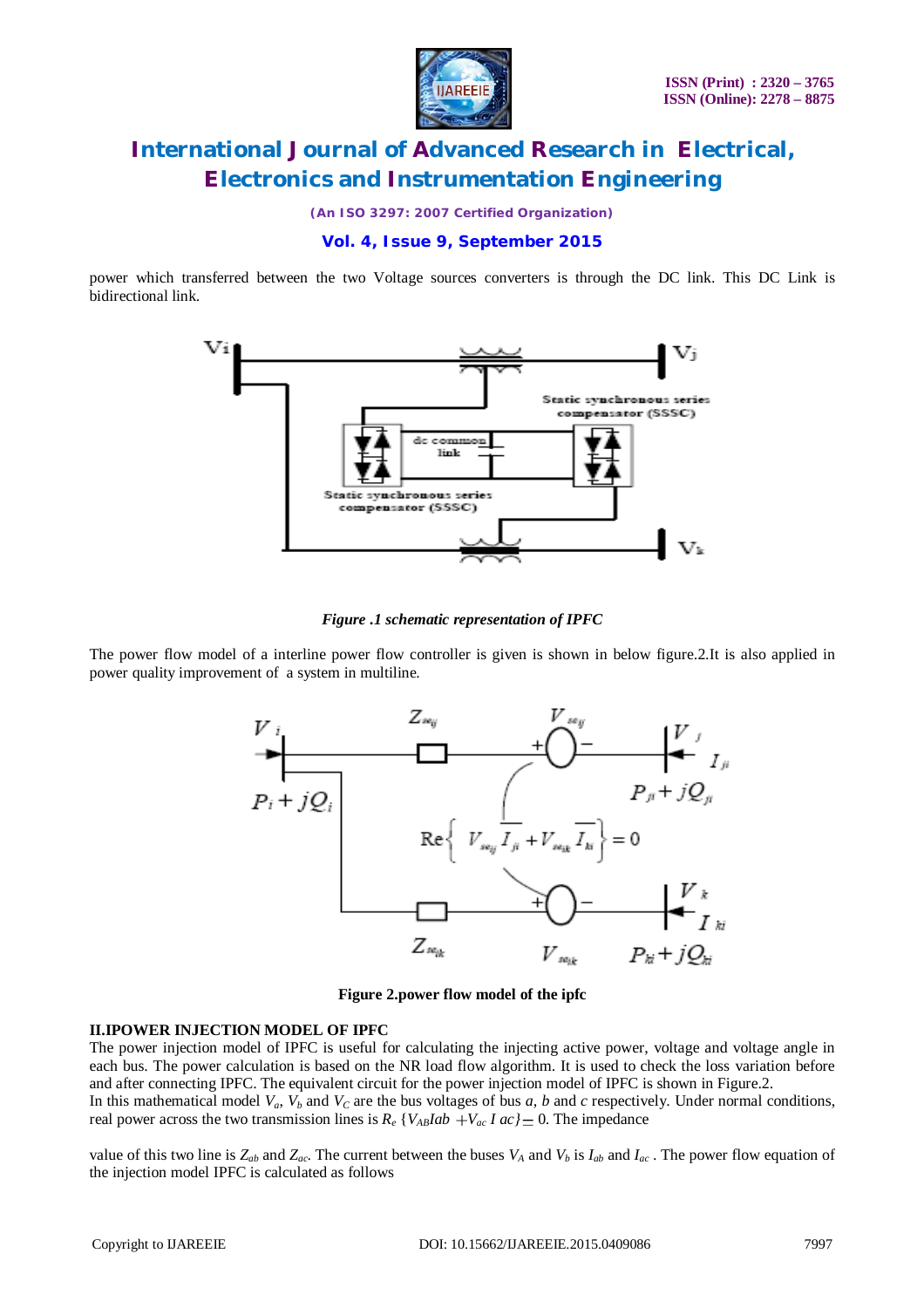

*(An ISO 3297: 2007 Certified Organization)*

**Vol. 4, Issue 9, September 2015**

$$
P_a = V_a^2 g_{aa} - \sum_{b=1, b\neq a}^n V_a V_{ab} (g_{ab} \cos(\theta_b - \theta_a) + h_{ab} \sin(\theta_b - \theta_a)) -
$$

 $\sum_{=1,b\neq}^n$  $b=1, b \neq a$  $V_a V_{ab} (g_{ab} \cos(\theta_a - \theta_{ab}) + h_{ab} \sin(\theta_b - \theta_{ab}))$  (1)

$$
Q_a = V_a^2 h_{aa} - \sum_{b=1, b \neq a}^{n} V_a V_{ab} (g_{ab} \cos(\theta_b - \theta_a) + h_{ab} \sin(\theta_b - \theta_a)) -
$$

$$
\sum_{b=1, b \neq a}^{n} V_a V_{SE_{ab}} \left( g_{ab} \cos(\theta_a - \theta_{SE_{ab}}) + h_{ab} \sin(\theta_b - \theta_{SE_{ab}}) \right)
$$
 (2)

Where

 V: is the voltage magnitude  $\theta$ Is the bus angle  $v_{se}$  Is the magnitude injected voltage  $\theta_{se}$ : Angle of injected voltage

#### **III .GENETIC ALGORITHM**

In this chapter discussing about Genetic algorithm (GA).It is a one of the method which is depends on mechanical artificial genetics. GA actually used to compare the similarity of two things.(direct analogy).It is also used to optimize the applied solution by using the biological method it is explained by Darwin.Basically it is used in different applications its gives a exact result compare to other methods for solving specific error using GA.In this fitness function are used because to obtain the different possible solutions .In below showing the algorithm its compare each possible solution and gives the best one .This is about the genetic algorithm **III.I Basic flowchart for GA**



**Figure 3. Flow chart for GA**

#### **III.II Algorithm for GA**

In this they are three steps shown in below

- A. Initialization
- B. Mutation
- C. Crossover
- D. Selection

These are the three important things in this algorithm By taking the transmission line loss shown in below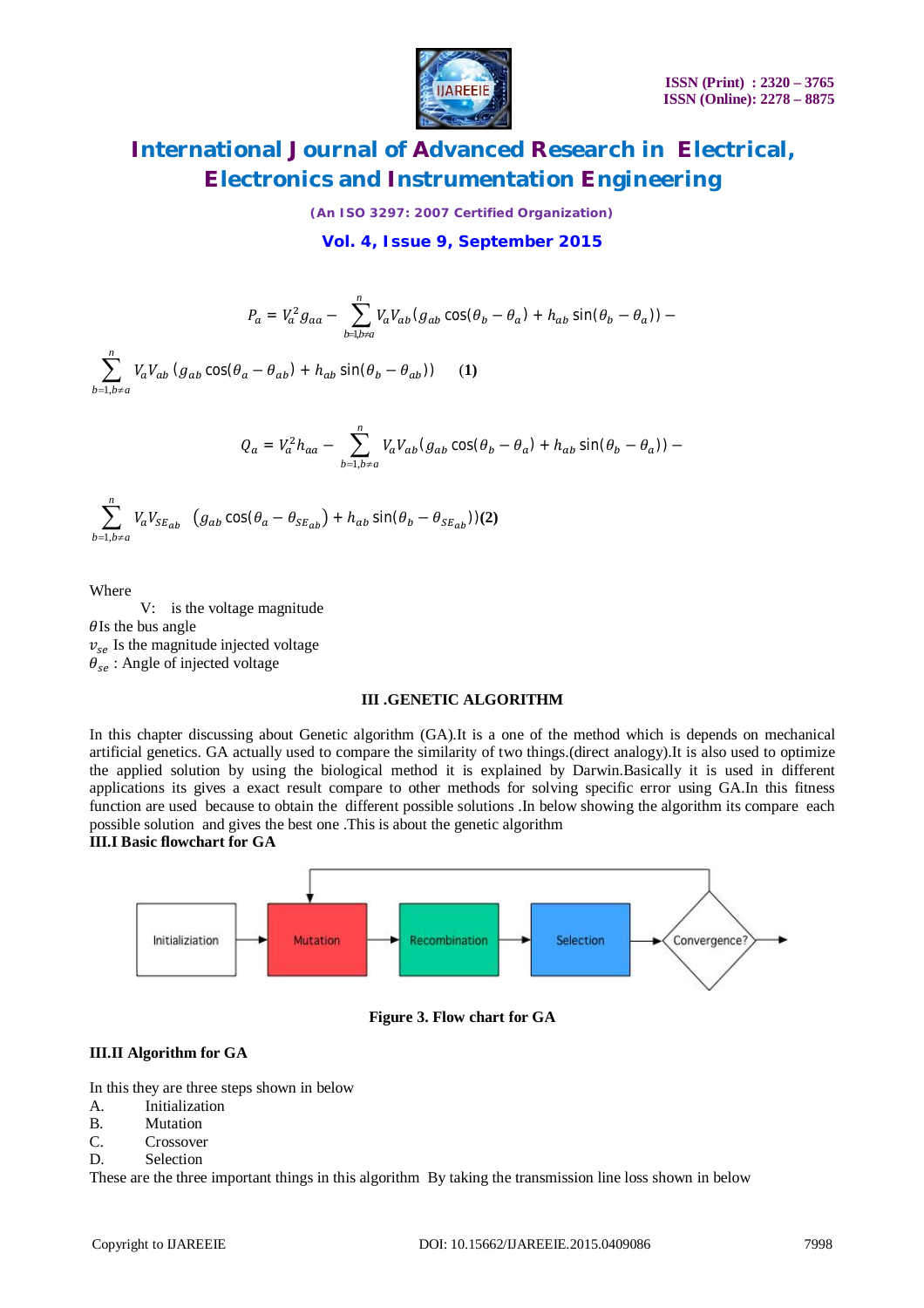

*(An ISO 3297: 2007 Certified Organization)*

**Vol. 4, Issue 9, September 2015**

$$
J(x) = \sum_{j=1}^{n} |S_{Lij}(x)| \qquad (1)
$$

*a. Initialization* first step is to initialize the solution vectors  $X_{j, G} = \{x1j, G, \ldots, x_{j, G}\} \; j=1 \; , n \qquad (2)$ Wheren ,G, D, are populations ,generators ,control parameters. The below equation shows the random solution X i j, 0 = Ximin + rand (0, 1). (X i max - X i min) i = 1, D (3) Here $x_{min}^i \leq x_{j,0}^i \leq x_{max}^i$ 

#### *b. Mutation*

Here we are applying mutation operation to produce mutant vector  $(M_{J,G} = [m_{j,G}^1, m_{j,G}^2, \dots, m_{2,G}^D])$  belongs with target vector. The mutation equation is shown in below

 $\overline{\mathbf{M}}$   $_{\mathrm{j, G= Xr1j}}$ ,  $\overline{\mathbf{G}} + \mathbf{F}(\overline{\mathbf{X}} \, \overline{\mathbf{r}}^{\mathrm{i}}$ ,  $\overline{\mathbf{G}} - \overline{\mathbf{X}} \, \overline{\mathbf{r}}^{\mathrm{i}}$  $\mathbf{X}_{ri, G}$  is target vectors ,F is a positive scaling factor *c. Crossover*

This operation is used for producing trail vector  $U_{j,G} = (u_{j,G}^1, u_{j,G}^2, ..., u_{j,G}^p)$ cross over operation of a binomial equation is shown in below

$$
U_{j, G}^{i} \mathbf{I} = \begin{cases} \mathbf{M} \mathbf{I} \mathbf{j}, G \text{ if (rand I [0, 1) \leq CR or (i=i_{rand}))} \\ x_{j, G}^{i} \text{ other wise} \end{cases}
$$

*d. Selection*

by using the mutation and target vector control parameters are interchanging .After changing of target vector (**X***j*, *G*1) is

 $X_{j, G+1} = \left[ \overline{U}_{j, G} \right]_{j, G} f(U_{j, G}) \leq f(X_{j, G})$  (5)  $X_{j,G}$  otherwise

These iterations are repeated until the loss is

### **IV. POWER FLOW CALCULATION OF IPFC**

The power flow calculations of IPFC are performed using basic load flow formulas. Using the basic formulas real power, bus voltage and voltage angles are calculated for IPFC connected lines. Thus the improvement in real power and loss variation of the IPFC connected transmission lines are determined easily. Once the real power and transmission losses are determined the amount of IPFC stabilized losses can be calculated. Several methods are available to solve the power flow of a system and NR is the one of the most popular methods. The general power flow solution of Newton Raphson (NR) is explained as follows.

1. Initialize all the unknown variables such as voltage magnitude is set as 1 p.u and voltage angle is set as zero.

2. Calculate the Y-bus matrix.

- 3. to solving the power balance equation using voltage magnitude and angle.
- 4. Create Jacobian matrix corresponding to the power mismatch.
- 5. set the determined voltage magnitude and voltage angle.
- 6. in this step we have to solve change in voltage angle and magnitude.

7. Update the voltage magnitude and angle.

8. By checking ending conditions, if it obtain desire solution then end o, else go to step 3.

This process is continued until a predetermined condition is satisfied. A common ending condition is to removing if the power mismatch equation is below the tolerance value.

### **V. RESULTS AND DISCUSSION**

The suggested technique is implemented in MATLAB platform and it is tested on IEEE-14 bus system. The diagram of tested bus system and output are shown in Figure 3. In this system bus 1 is selected as slack bus, bus 2 is generated bus and other are load buses. The base voltage of slack bus is selected as 1 p.u (per unit) and angle is selected as 0. Tables 1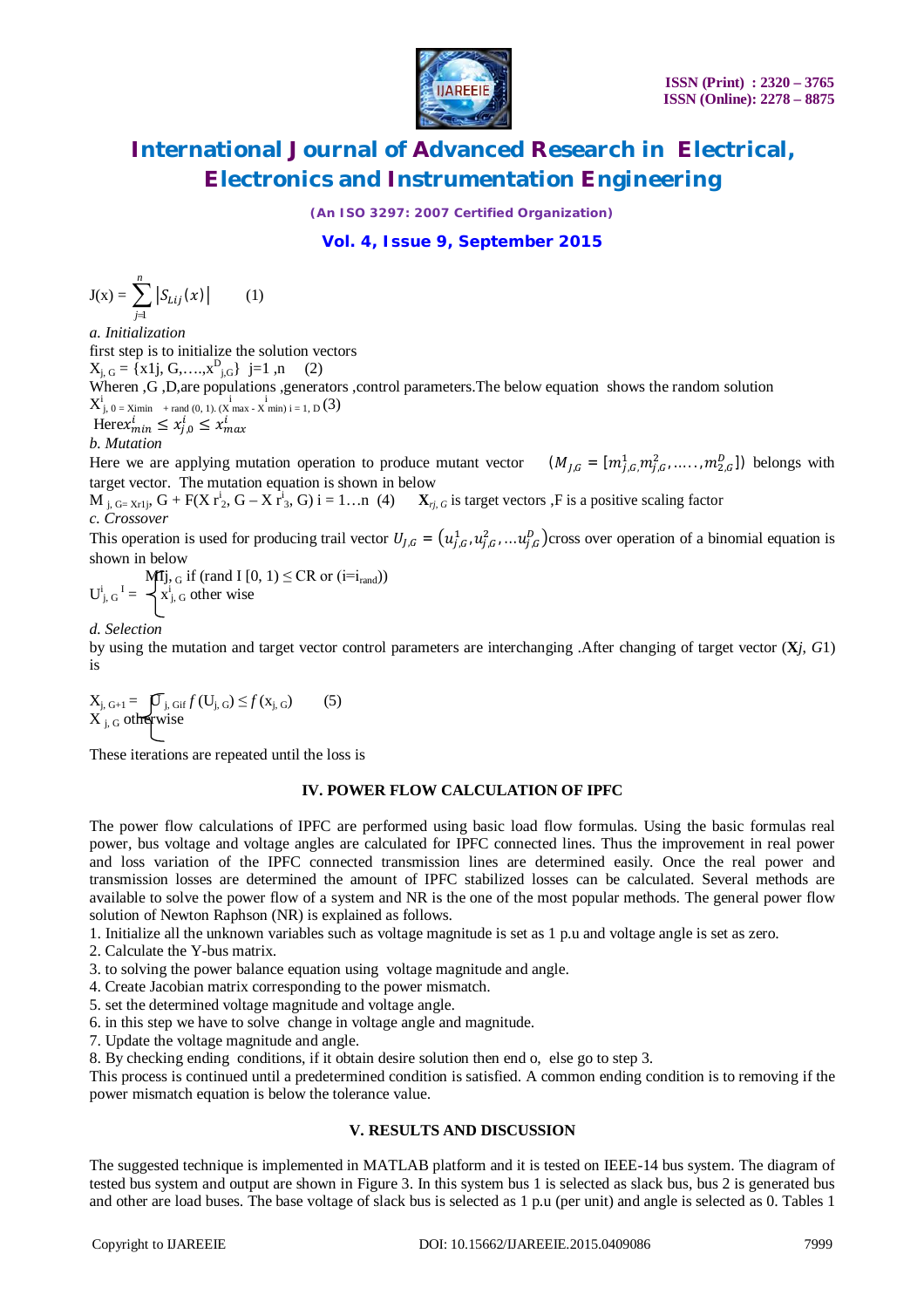

*(An ISO 3297: 2007 Certified Organization)*

### **Vol. 4, Issue 9, September 2015**

are load data of the standard bus system before connecting IPFC. Table 2 are loaddata of IPFC connected in two lines .The two lines selected are from 3 ,4and5 buses.Table 3 are load data of IPFC connected in multi lines. The IPFC connected lines are selected from bus number 6 to 11



**Figure : IEEE 14 bus system**

In this bus data taken as standard IEEE data .before applying ipfctotal real and reactive power is 5199.3 and 23887.7 and when ipfc applying at 3-5 busses the real and reactive power is 4065.3 and 21345.7 and at 6-11 busses real and reactive is 3382.2 and 18806.4 .after placing ipfc at 3-5 busses the loss percentage of real and reactive power is 18% and 5% . After placing at 6-11 real and reactive power loss is 39% and19%. Efficiency is increased by placing the ipfc at different busses.

| WITHOUT IPFC |         | WITH IPFC<br><b>BETWEEN 3-5</b> |         | WITH IPFC<br><b>BETWEEN 6-11</b> |         | PERCENTAGE OF LOSS<br><b>REDUCTION</b> |     |
|--------------|---------|---------------------------------|---------|----------------------------------|---------|----------------------------------------|-----|
| P(KW)        | Q(KVAr  | $\mathbf{P}$                    |         |                                  |         | р                                      |     |
| 5199.3       | 23887.7 | 4065.3                          | 21345.7 | 3382.2                           | 18806.4 | 39%                                    | 19% |

#### **VI .CONCLUSIONS**

In this paper shows about the IPFC how it reduces the line loss in transmission system .it is a multiline device used to control the reactive and real power in multiline machine. In this genetic algorithm method is used to control the ipfc parameters for minimizing the loss . This paper is tested in multiline system .these results indicated ipfc is reduce total active and reactive power

#### **REFERENCES**

1. S.Teerathana, A. Yokoyama, Y.Nakachi and M. Yasumatsu, "An Optimal Power Flow Control Method of Power System by Interline Power Flow Controller (IPFC)", in *Proc. the 7thInt. Power Engineering Conf*., pp 1-6